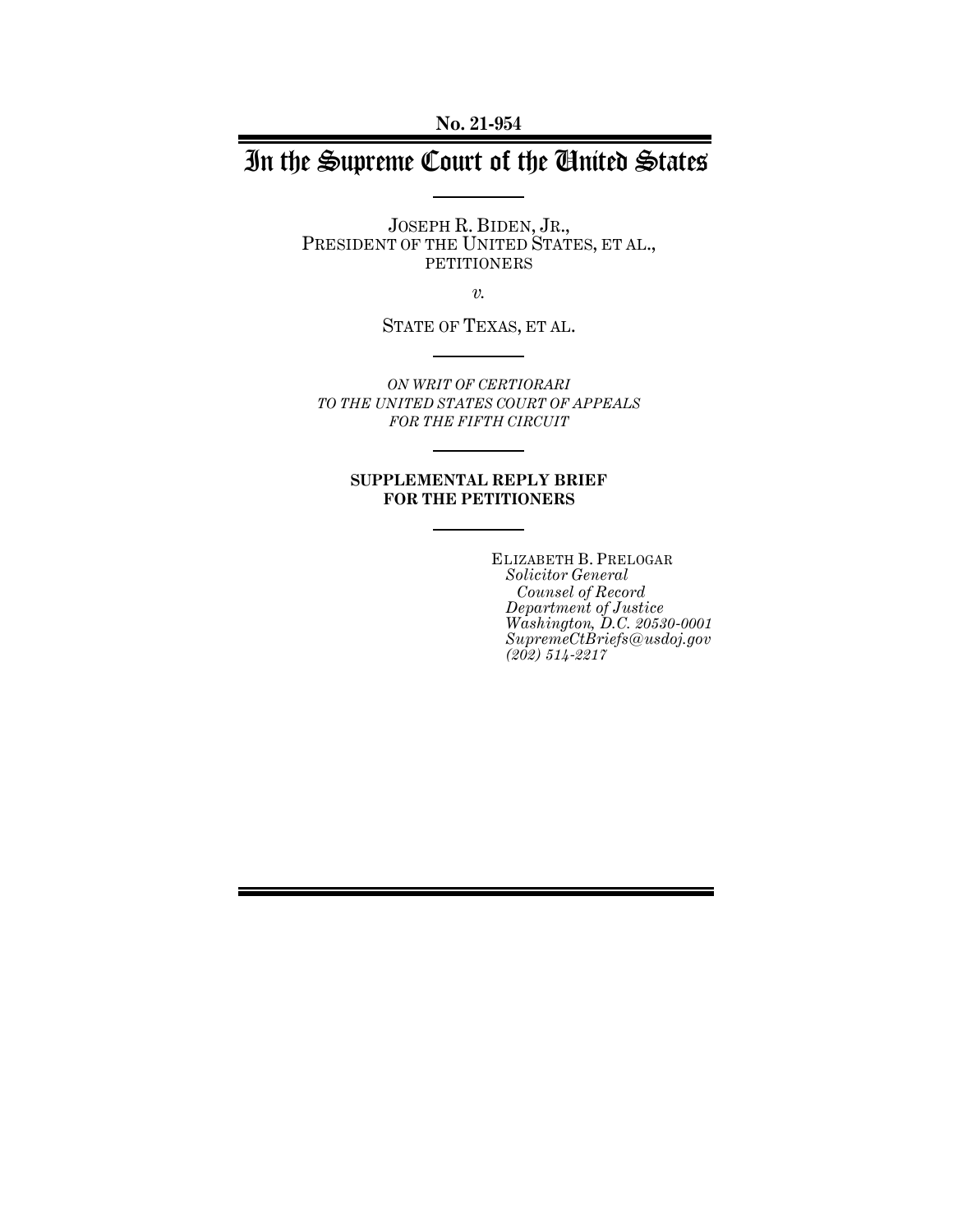# **TABLE OF CONTENTS**

Page

| Section $1252(f)(1)$ deprived the lower courts of       |
|---------------------------------------------------------|
|                                                         |
| A. The district court lacked jurisdiction to enter      |
|                                                         |
| B. The district court lacked jurisdiction to vacate     |
|                                                         |
| II. Section $1252(f)(1)$ 's jurisdictional limit is not |
| forfeitable, and in any event was not forfeited here  7 |
| III. Section $1252(f)(1)$ does not limit this Court's   |
| jurisdiction to decide the questions presented10        |
|                                                         |

# **TABLE OF AUTHORITIES**

# Cases:

| Armstrong v. Exceptional Child Ctr., Inc.,         |
|----------------------------------------------------|
|                                                    |
| Boechler, P.C. v. Commissioner, No. 20-1472        |
|                                                    |
|                                                    |
| College Sav. Bank v. Florida Prepaid Postsecondary |
|                                                    |
|                                                    |
| John R. Sand & Gravel Co. v. United States,        |
|                                                    |
| Marbury v. Madison, 5 U.S. (1 Cranch) 137 (1803) 8 |
| Minnesota v. United States, 305 U.S. 382 (1939) 9  |
| Miranda v. Garland, No. 20-1828,                   |
|                                                    |
| Monsanto Co. v. Geertson Seed Farms,               |
|                                                    |
|                                                    |

(I)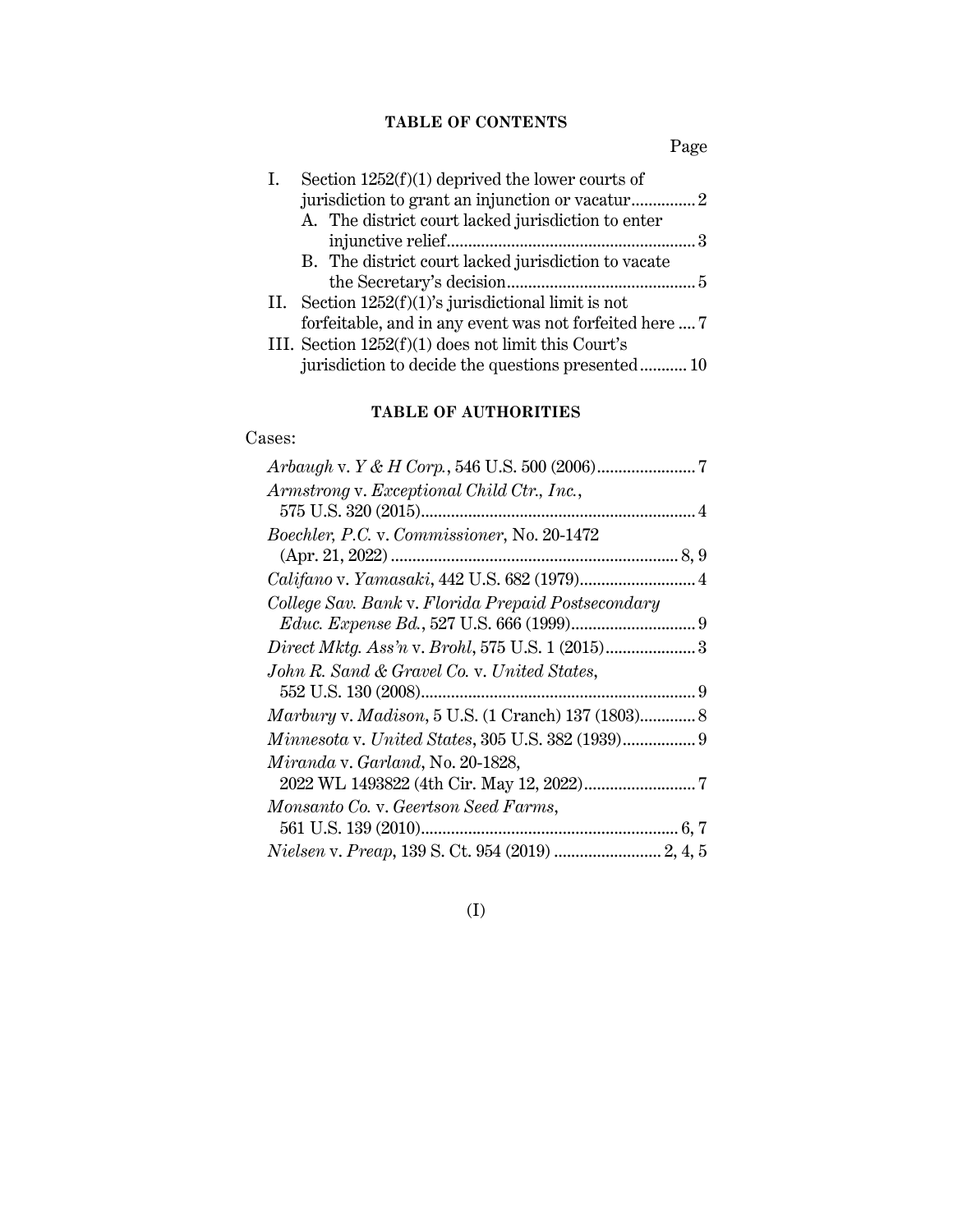| Cases—Continued:                                    |  |  |
|-----------------------------------------------------|--|--|
|                                                     |  |  |
|                                                     |  |  |
| Reno v. American-Arab Anti-Discrimination           |  |  |
|                                                     |  |  |
| Solomon v. Vilsack, 763 F.3d 1 (D.C. Cir. 2014)  10 |  |  |
| United States v. United States Fid. & Guar. Co.,    |  |  |
|                                                     |  |  |
| Statutes and rule:                                  |  |  |
| Administrative Procedure Act, 5 U.S.C. 701 et seq.: |  |  |
|                                                     |  |  |
|                                                     |  |  |
|                                                     |  |  |
| Immigration and Nationality Act,                    |  |  |
| 8 U.S.C. 1101 et seq.:                              |  |  |
|                                                     |  |  |
|                                                     |  |  |
|                                                     |  |  |
|                                                     |  |  |
|                                                     |  |  |
|                                                     |  |  |
| Miscellaneous:                                      |  |  |
| Antonin Scalia & Bryan A. Garner,                   |  |  |
|                                                     |  |  |
| Webster's Third New International Dictionary        |  |  |
|                                                     |  |  |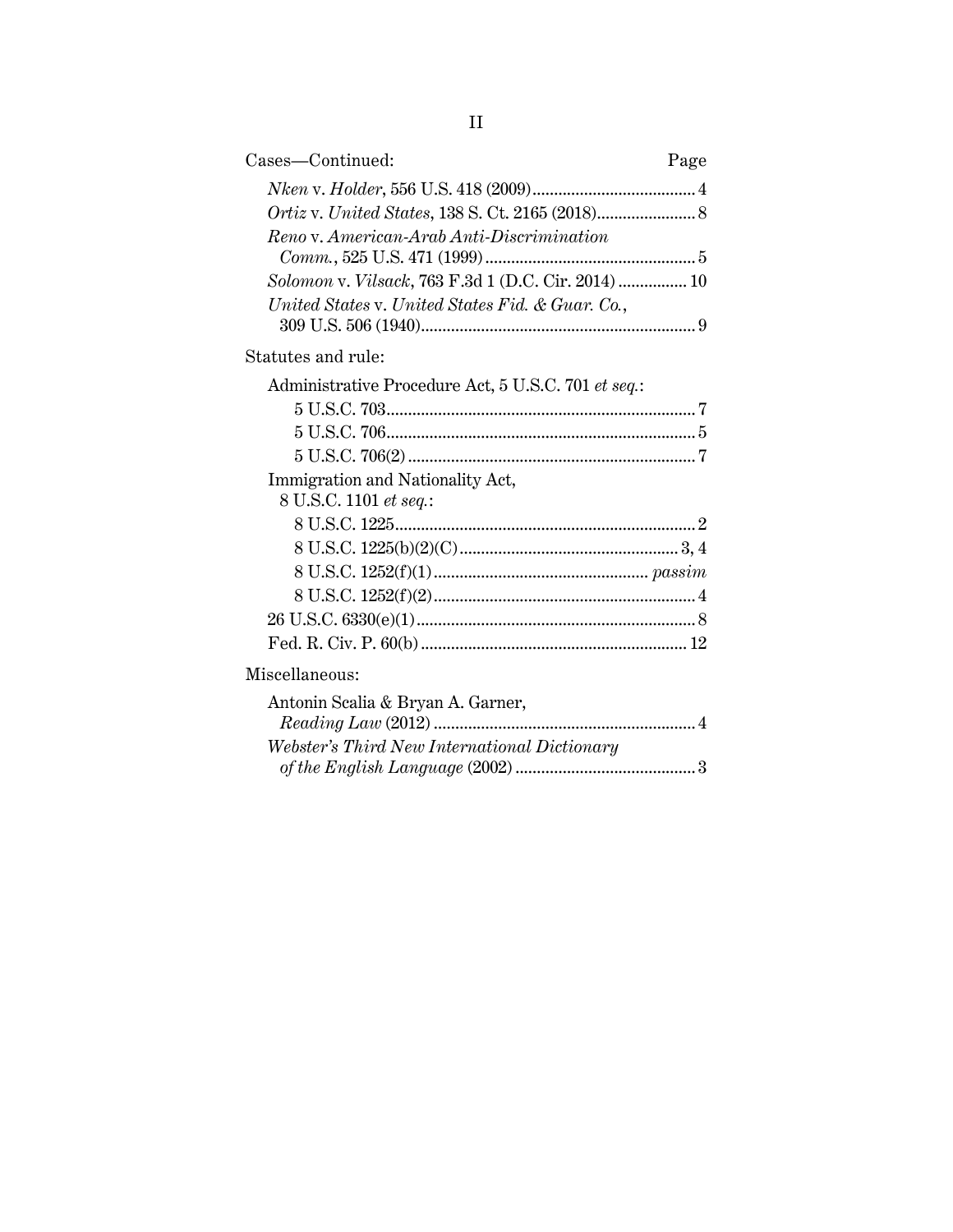# In the Supreme Court of the United States

No. 21-954

JOSEPH R. BIDEN, JR., PRESIDENT OF THE UNITED STATES, ET AL., **PETITIONERS** 

*v.*

STATE OF TEXAS, ET AL.

*ON WRIT OF CERTIORARI TO THE UNITED STATES COURT OF APPEALS FOR THE FIFTH CIRCUIT* 

#### **SUPPLEMENTAL REPLY BRIEF FOR THE PETITIONERS**

The court of appeals held unlawful the bordermanagement practices of every Administration over the last quarter century; affirmed an injunction compelling the Executive Branch to negotiate with Mexico on an ongoing basis to maintain indefinitely the discretionary Migrant Protection Protocols (MPP); and held that Secretary Mayorkas's October 2021 decision terminating MPP had no legal effect. This Court granted certiorari to review those extraordinary holdings, and the parties agree that 8 U.S.C. 1252(f)(1) does not limit its jurisdiction to do so. Indeed, respondents join the government in urging the Court to resolve "the merits of the questions presented." Supp. Br. 16. The Court should accordingly "order[] the dissolution" of the judgment below because it is wrong on the merits, no matter how

(1)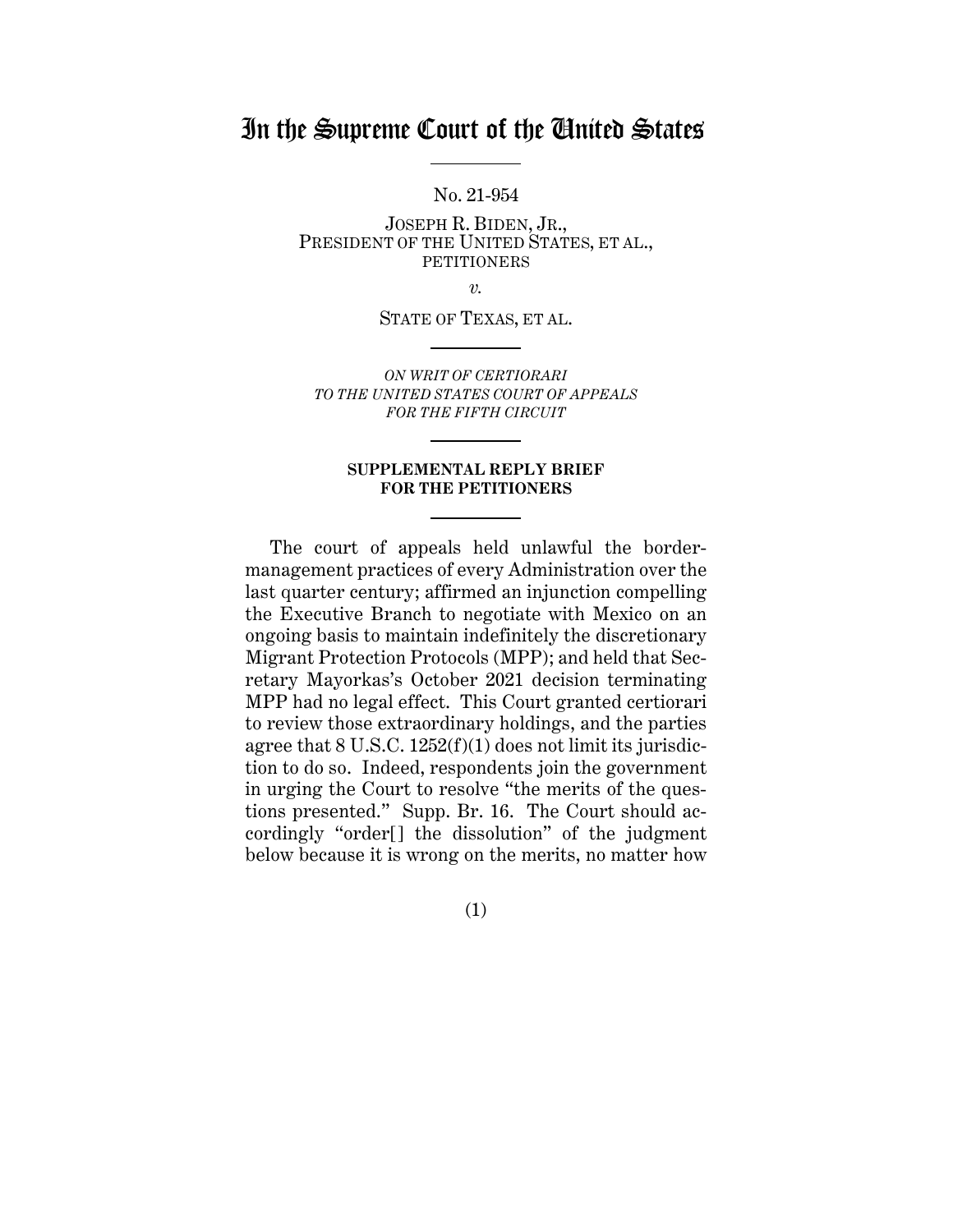the Court interprets Section 1252(f)(1). *Nielsen* v. *Preap*, 139 S. Ct. 954, 962 (2019) (plurality opinion) (reversing injunction without determining whether Section 1252(f)(1) precluded the lower courts from granting coercive relief); see *id.* at 976 (Thomas, J.).

Section  $1252(f)(1)$  simply provides another reason why the lower courts erred: It barred the district court's injunction for the same reasons it barred the injunction in *Garland* v. *Aleman Gonzalez*, No. 20-322 (argued Jan. 11, 2022). Respondents' contrary arguments largely repeat those made by the *Aleman Gonzalez* respondents and fail for the same reasons. And respondents' assertion that Section 1252(f)(1) is not truly jurisdictional contradicts the statute's plain text.

There is no merit to respondents' alternative suggestion (at 20-23) that the case be dismissed as improvidently granted. As the government explained at the certiorari stage, only this Court can correct the lower courts' unprecedented interpretation of 8 U.S.C. 1225, reject the court of appeals' erroneous holding that the Secretary's October 2021 decision had no legal effect, and vacate the deeply flawed injunction. Nothing about the Court's consideration of Section 1252(f)(1) warrants leaving in place the extraordinary *permanent* injunction, which severely intrudes on the Executive Branch's authority to conduct foreign relations and manage the border. To the contrary, Section  $1252(f)(1)$ provides still further reason to vacate that injunction.

# **I. SECTION 1252(f)(1) DEPRIVED THE LOWER COURTS OF JURISDICTION TO GRANT AN INJUNCTION OR VACATUR**

The district court exceeded its jurisdiction by granting an injunction and vacatur. The parties agree, however, that Section 1252(f)(1) did not bar respondents'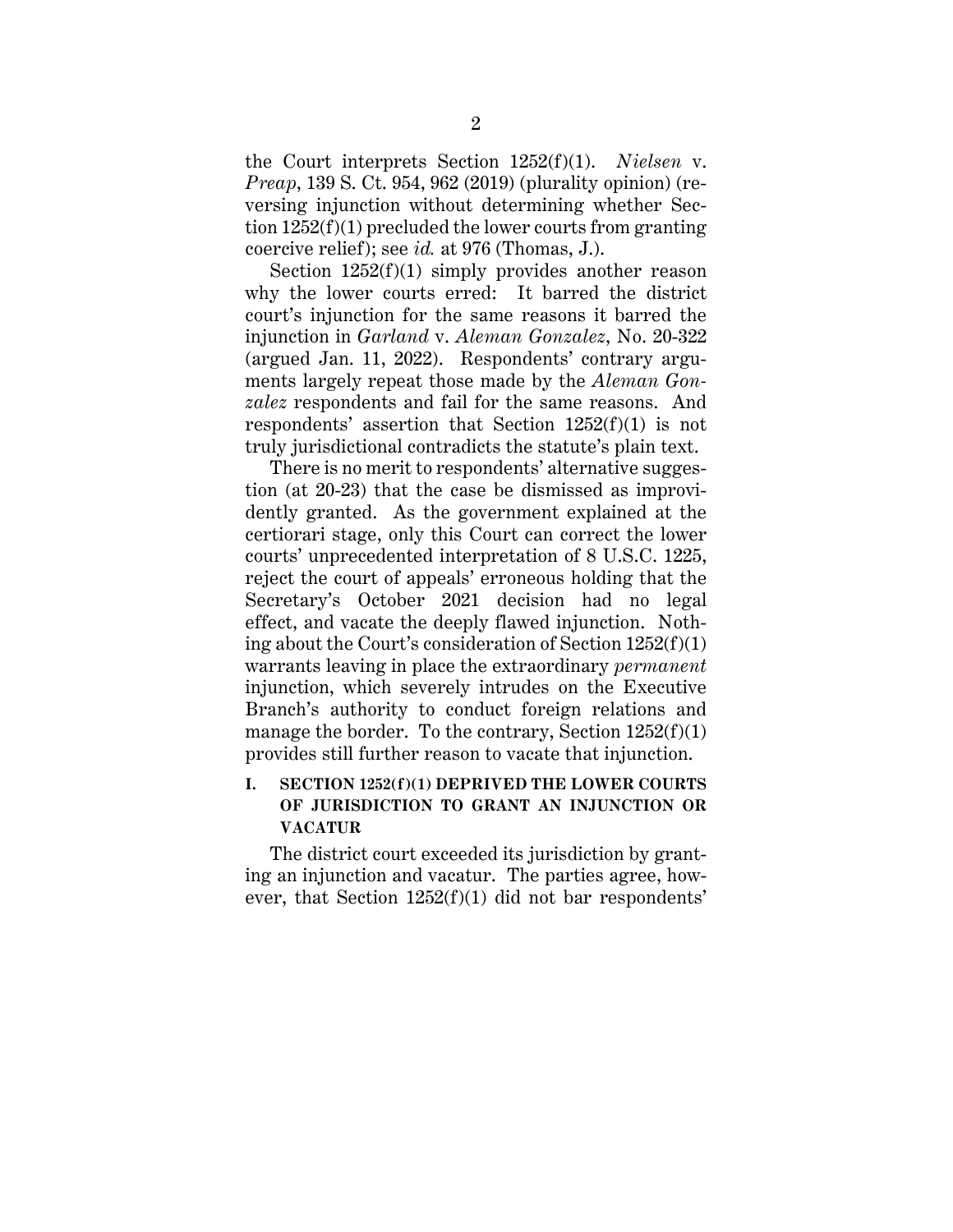request for a declaratory judgment. Resp. Supp. Br. 11-12; Gov't Supp. Br. 11-14.

### **A. The District Court Lacked Jurisdiction To Enter Injunctive Relief**

1. Section 1252(f)(1) deprives lower courts of jurisdiction to "enjoin or restrain" the "operation of" specified Immigration and Nationality Act (INA) provisions "[r]egardless of the nature of the action or claim." 8 U.S.C. 1252(f)(1). By its terms, that limitation jurisdictionally barred the district court from "permanently enjoin[ing] and restrain[ing]" the operation of the contiguous-territory-return authority conferred on the Department of Homeland Security (DHS) in 8 U.S.C.  $1225(b)(2)(C)$ . Pet. App. 212a (capitalization and emphasis omitted).

Respondents contend that "[t]o 'enjoin' is to 'forbid' or 'prohibit.'" Supp. Br. 3 (quoting *Webster's Third New International Dictionary of the English Language* 754 (2002) (*Webster's*)). Even if that were true, Section  $1252(f)(1)$  would still apply, because respondents' suit seeks to forbid the Executive Branch's "operation" of the covered provisions in favor of respondents' proposal for implementing them.  $8 \text{ U.S.C. } 1252(f)(1)$ . In any event, respondents' own source states that the term "enjoin" also means "to direct, prescribe, or impose by order." *Webster's* 754.

Respondents argue (at 6) that "enjoin" should be read in light of its companion term, "restrain," which they assert has only a negative meaning. Again, respondents' source shows that restrain can also have a positive meaning. See *Direct Mktg. Ass'n* v. *Brohl*, 575 U.S. 1, 13 (2015) ("restrain" "captures only those orders that stop (or perhaps *compel*) [the specified] acts") (emphasis added). Thus, even assuming Congress used two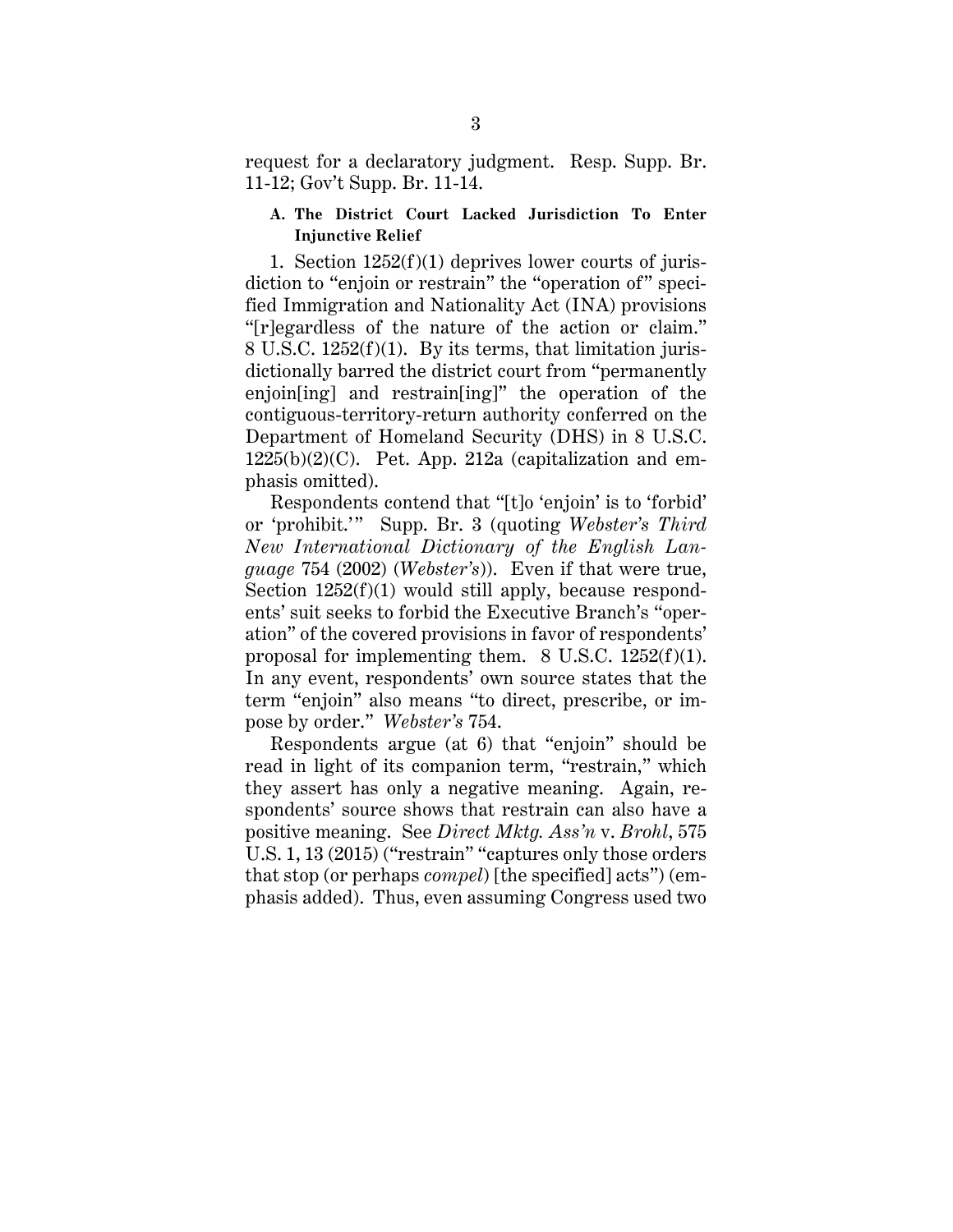different terms to say approximately the same thing, neither is limited to negative meanings. And under the "associated-words canon" on which respondents rely, "[t]he common quality suggested by a listing should be its most general quality—the least common denominator." Antonin Scalia & Bryan A. Garner, *Reading Law* 196 (2012). The least common denominator of "enjoin" and "restrain" is coercion. Taken together, the terms encompass coercive relief that compels or prohibits the Executive Branch's operation of the covered provisions.

In the same vein, respondents contend (at 4 n.1) that 8 U.S.C. 1252(f)(2) uses the term "enjoin" in a purely negative sense by directing that "no court shall enjoin the removal of any alien." Again, that is wrong: Section  $1252(f)(2)$  would also bar an injunction compelling removal of a particular noncitizen. See *Nken* v. *Holder*, 556 U.S. 418, 428 (2009) (interpreting Section 1252(f)(2) and observing that an injunction "is a means by which a court tells someone what to do or not to do").

Finally, respondents argue that only the "clearest command" will displace the lower courts' equitable authority. Supp. Br. 7 (quoting *Califano* v. *Yamasaki*, 442 U.S. 682, 705 (1979)). But the federal courts' equitable power "is subject to express and implied statutory limitations," and the text of Section  $1252(f)(1)$  must be given "its fairest reading." *Armstrong* v. *Exceptional Child Ctr., Inc.*, 575 U.S. 320, 327, 329 (2015).

2. Respondents' interpretation of Section 1252(f)(1)'s remedial limitation is "circular," *Preap*, 139 S. Ct. at 975 (Thomas, J.), because it depends on the merits of respondents' claim (at 4) that the Secretary's implementation of the discretionary "may return" authority in 8 U.S.C. 1225(b)(2)(C) is "unlawful administrative action." "Many claims seeking to enjoin or restrain the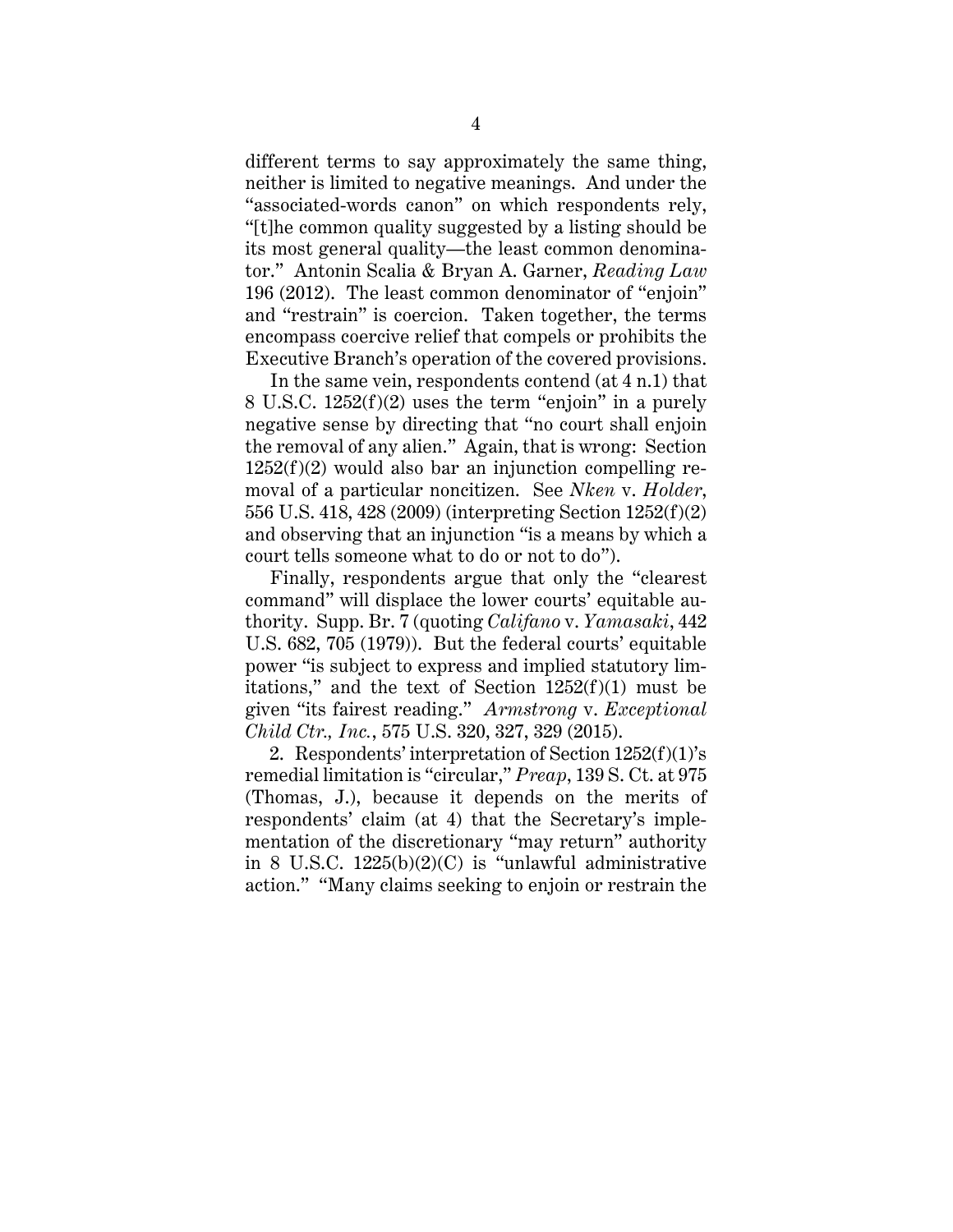operation of the relevant statutes will allege that the Executive's action does not comply with the statutory grant of authority, but the text clearly bars jurisdiction to enter an injunction '[r]egardless of the nature of the action or claim.'" *Preap*, 139 S. Ct. at 975 (Thomas, J.).

Respondents' efforts to distinguish *Preap* and *Aleman Gonzalez* illustrate the point. Respondents contend (at 5) that the relief in those cases "is different in kind" from the relief requested here. But the plaintiffs in those cases likewise sought to require the government to comply with their interpretations of the INA, which the plaintiffs asserted entitled them to bond hearings. See Gov't Supp. Br. 9 (discussing *Preap*); Pet. App. at 3a, *Aleman Gonzalez*, *supra* (No. 20-322). Respondents simply disagree (at 5-6) with those plaintiffs' interpretation of the INA on the merits.

3. Respondents do not deny that their interpretation would authorize disruptive programmatic challenges to the INA's operation. Instead, they suggest (at 7) that Congress *intended* that district courts micromanage the immigration system on a nationwide basis. But that ignores IIRIRA's "theme" of "protecting the Executive's discretion from the courts." *Reno* v. *American-Arab Anti-Discrimination Comm.*, 525 U.S. 471, 486 (1999).

#### **B. The District Court Lacked Jurisdiction To Vacate The Secretary's Decision**

The district court's authority to vacate the Secretary's June decision under the Administrative Procedure Act (APA) is not presented here since that decision has been superseded by his October decision. Gov't Supp. Br. 14-15. But respondents' half-hearted defense (at 10-11) of that remedy is wrong: Vacatur was both barred by Section  $1252(f)(1)$  and unauthorized by 5 U.S.C. 706.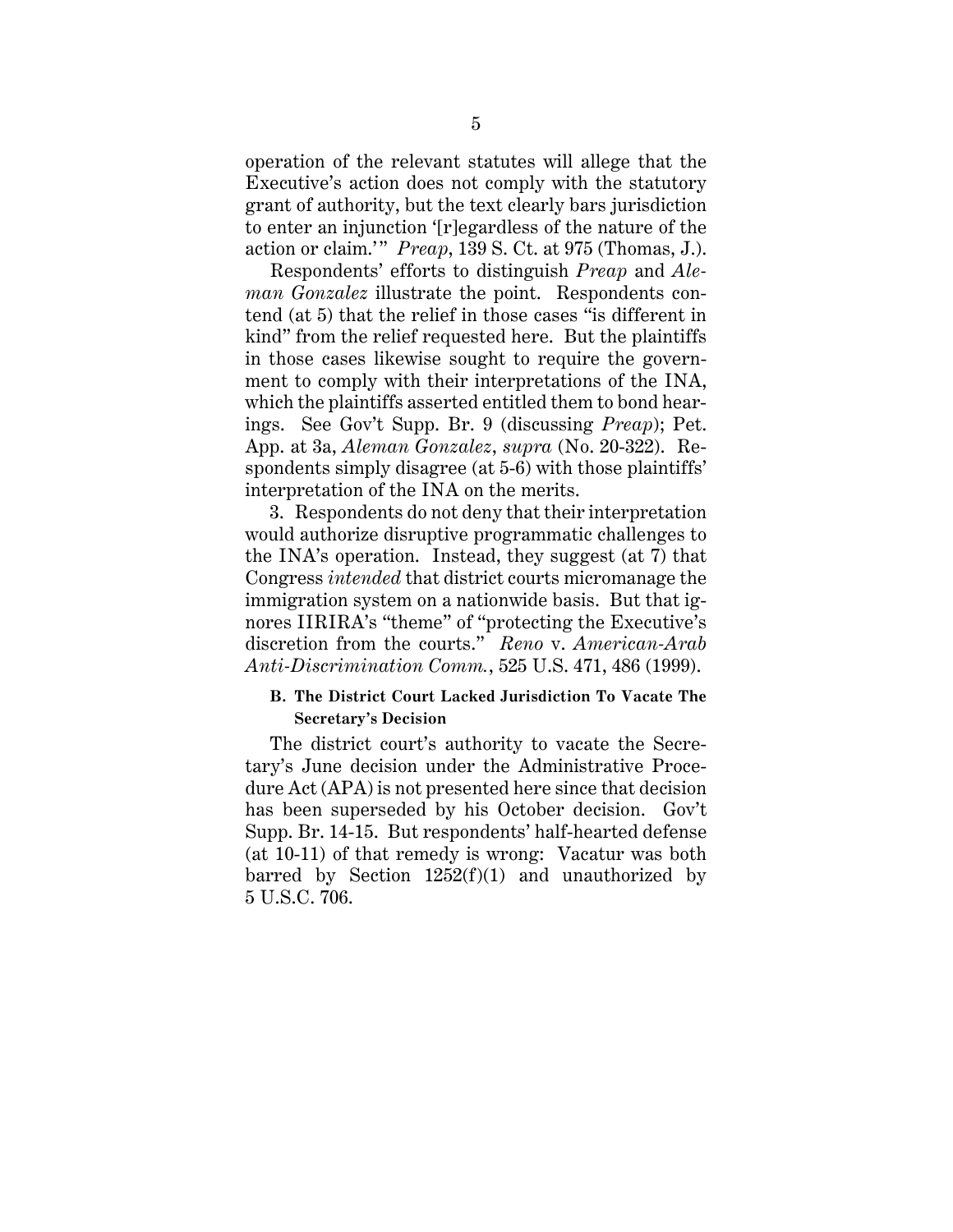1. Respondents contend (at 11) that vacatur is "distinct from injunctive relief" and thus not precluded by Section  $1252(f)(1)$ . Although vacatur of an agency decision can be a "less drastic remedy" than an injunction in some respects, *Monsanto Co.* v. *Geertson Seed Farms*, 561 U.S. 139, 165 (2010), vacatur is still coercive. Because vacatur prohibits the agency from giving effect to its decision, a district court "enjoin[s] or restrain[s] the operation of" the covered INA provisions when it vacates an agency decision implementing them. 8 U.S.C.  $1252(f)(1)$ . And contrary to respondents' assertion (at 12) that Section  $1252(f)(1)$  "refers to injunctive relief alone," the statute bars lower-court orders that would "enjoin or restrain" DHS's operation of the covered INA provisions, no matter how those orders are labeled.

The district court was clear that its vacatur would have a compulsory, nationwide reach. The court described vacatur as "a veto-like power that enables the judiciary to formally revoke an agency's" action. Pet. App. 204a n.14 (citation omitted). That leaves no doubt that the vacatur enjoined and restrained the Secretary's June decision.

Respondents wrongly suggest (at 11) that the government views vacatur as merely hortatory, claiming the government "asserted that vacating the June Termination would not require [DHS] to reimplement MPP," *id.* at 3 (citing Pet. App. 211a). That misrepresents the record. The government observed that MPP had preserved line-level immigration officers' discretion not to return individual noncitizens to Mexico, and thus "[r]einstating MPP would not *require* DHS to return anyone to Mexico." D. Ct. Doc. 63, at 9 (June 25, 2021); see Pet. App. 159a. The government never suggested that vacatur of the June decision terminating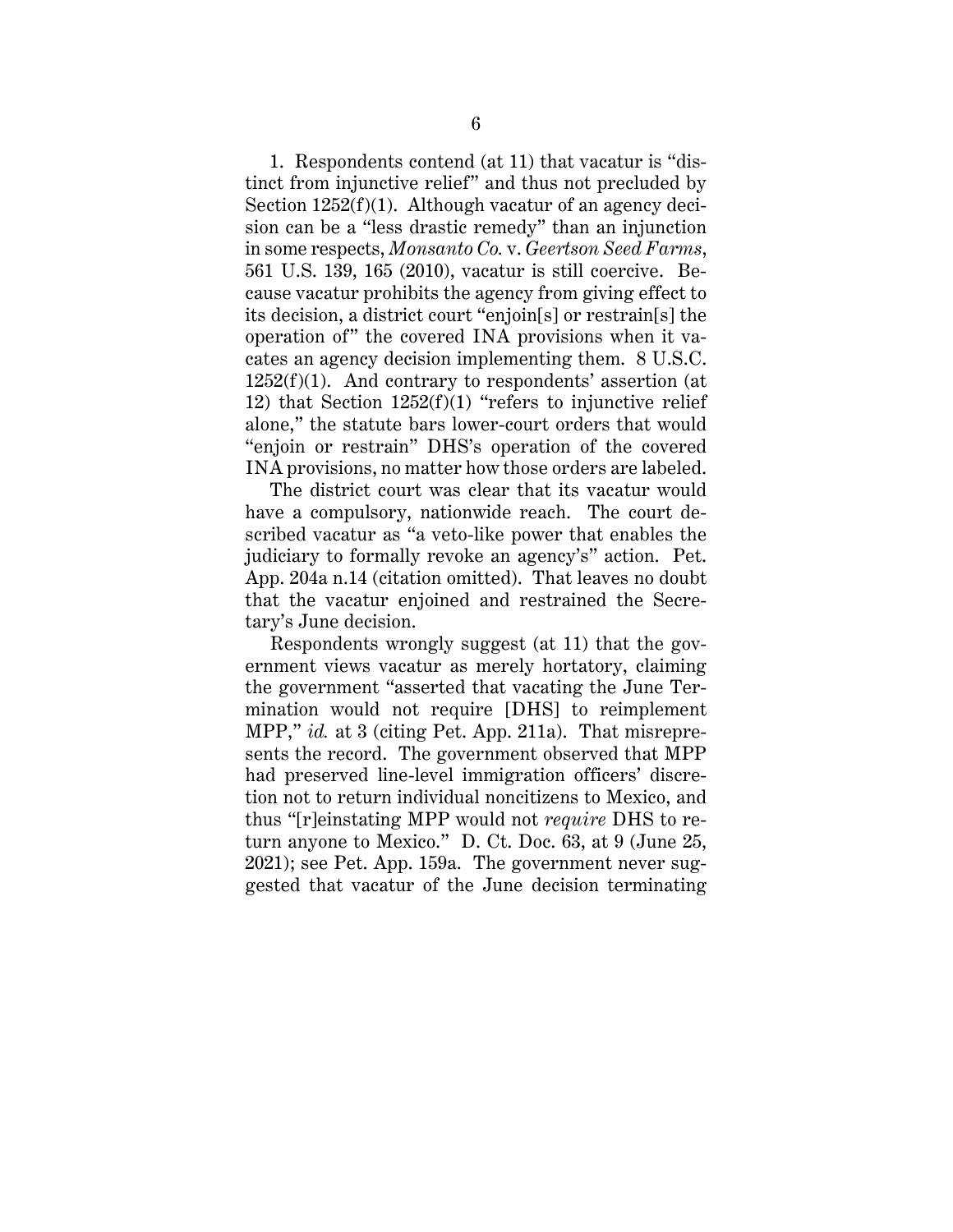MPP would leave DHS free to continue implementing that termination as a programmatic matter.

2. Respondents also fail to justify the district court's assertion that 5 U.S.C. 706(2) authorized a nationwide vacatur in the first place. This Court specifically did not decide that question in *Monsanto*. See 561 U.S. at 156. Although amicus Public Citizen defends (at 3-7) the district court's view of Section 706(2), it offers no persuasive rebuttal to the multiple problems identified by Justices of this Court, courts of appeals, and commentators with reading that provision to authorize universal remedies. See Gov't Supp. Br. 15-18. The APA provides that the "form of proceeding for judicial review" here must be a recognized "form of legal action," 5 U.S.C. 703, and the lower courts, respondents, and amici have identified no traditional form of legal action for nationwide vacatur of agency action.

### **II. SECTION 1252(f)(1)'S JURISDICTIONAL LIMIT IS NOT FORFEITABLE, AND IN ANY EVENT WAS NOT FORFEITED HERE**

A. Respondents are wrong to assert that Section  $1252(f)(1)$  is "a non-jurisdictional remedial limitation" that is "subject to forfeiture." Supp. Br. 13; see *id.* at 8-10. Respondents observe (at 8) that this Court "treats provisions as jurisdictional only if Congress clearly indicates." But Section 1252(f)(1) *does* clearly indicate that its remedial limitation is "jurisdiction[al]." 8 U.S.C. 1252(f)(1); see *Miranda* v. *Garland*, No. 20-1828, 2022 WL 1493822, at \*8-\*9 (4th Cir. May 12, 2022). To nevertheless treat that limitation as non-jurisdictional would flout Congress's express direction and impair the "readily administrable bright line" that this Court has consistently applied to identify jurisdictional rules. *Arbaugh* v. *Y & H Corp.*, 546 U.S. 500, 516 (2006).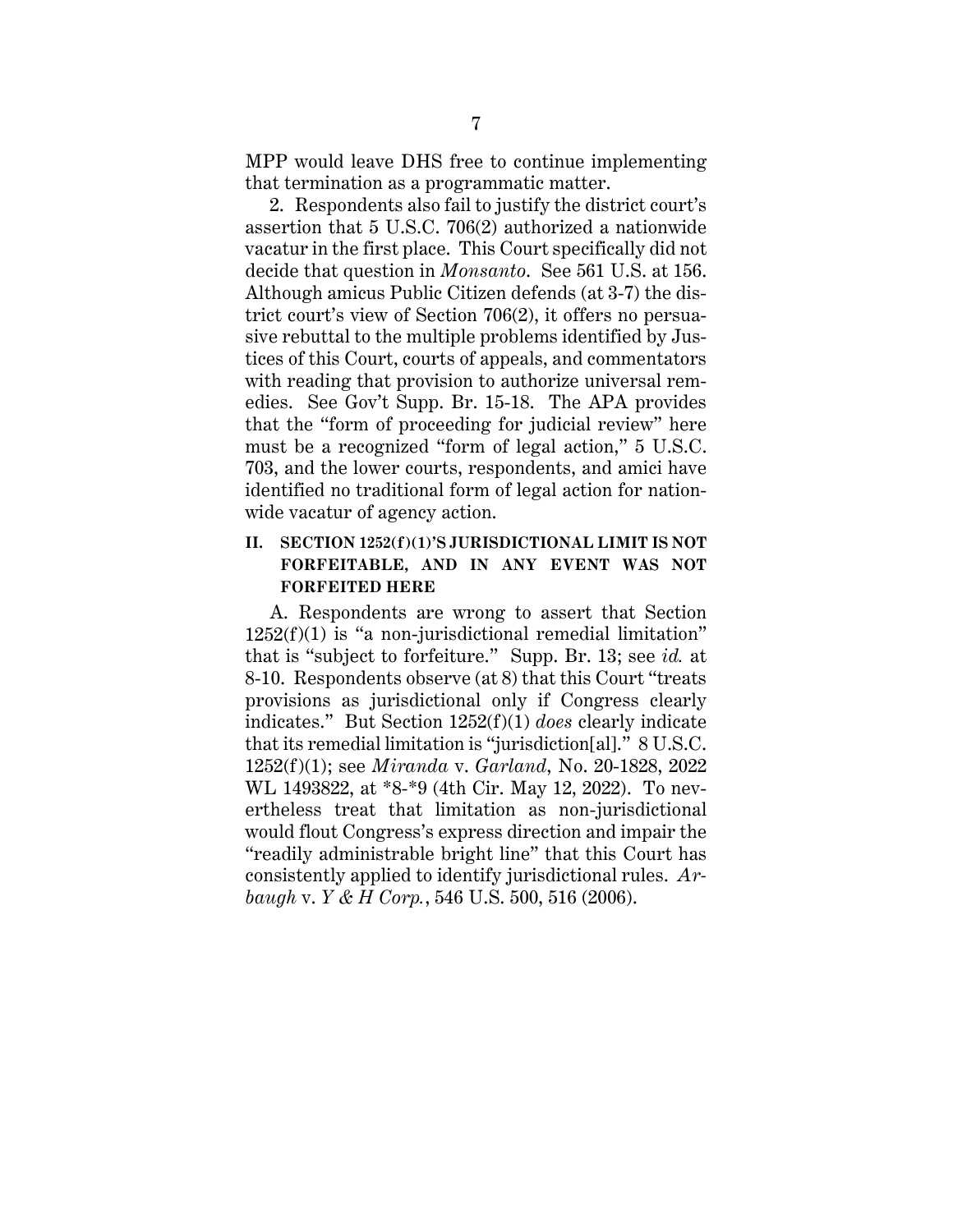Respondents identify no case where this Court has declined to give effect to jurisdiction-stripping language like that in Section 1252(f)(1) based on "twentiethcentury usages" or statutory "structure." Supp. Br. 9-10. Nor is there any merit to respondents' premise that Congress cannot make a remedial limitation jurisdictional. This Court recently described an analogous statute—one providing that "[t]he Tax Court shall have no jurisdiction \* \* \* to enjoin any action or proceeding unless a timely appeal has been filed," 26 U.S.C.  $6330(e)(1)$ —as supplying the sort of "clear statement" that "plainly conditions the [court's] jurisdiction," even though it applies only to "a particular remedy (an injunction)," and not to "the underlying merits proceeding itself." *Boechler, P.C.* v. *Commissioner*, No. 20-1472 (Apr. 21, 2022), slip op. 7.

Respondents err in asserting (at 10) that treating Section  $1252(f)(1)$  as a jurisdictional limit would impermissibly expand "this Court's original jurisdiction" by "requir[ing] litigants to raise certain challenges in this Court in the first instance." Section  $1252(f)(1)$  deprives the lower courts of jurisdiction to enter certain relief, but does not prevent them from hearing covered challenges altogether, and here would not have prevented them from considering respondents' claims and granting properly crafted declaratory relief. Gov't Supp. Br. 11-13, 22. This Court's review of the lower courts' decisions—including any grant of the relief that Section  $1252(f)(1)$  expressly authorizes in this Court—is thus a valid exercise of appellate jurisdiction because "it revises and corrects the proceedings in a cause already instituted, and does not create that cause." *Ortiz* v. *United States*, 138 S. Ct. 2165, 2173 (2018) (quoting *Marbury* v. *Madison*, 5 U.S. (1 Cranch) 137, 175 (1803)).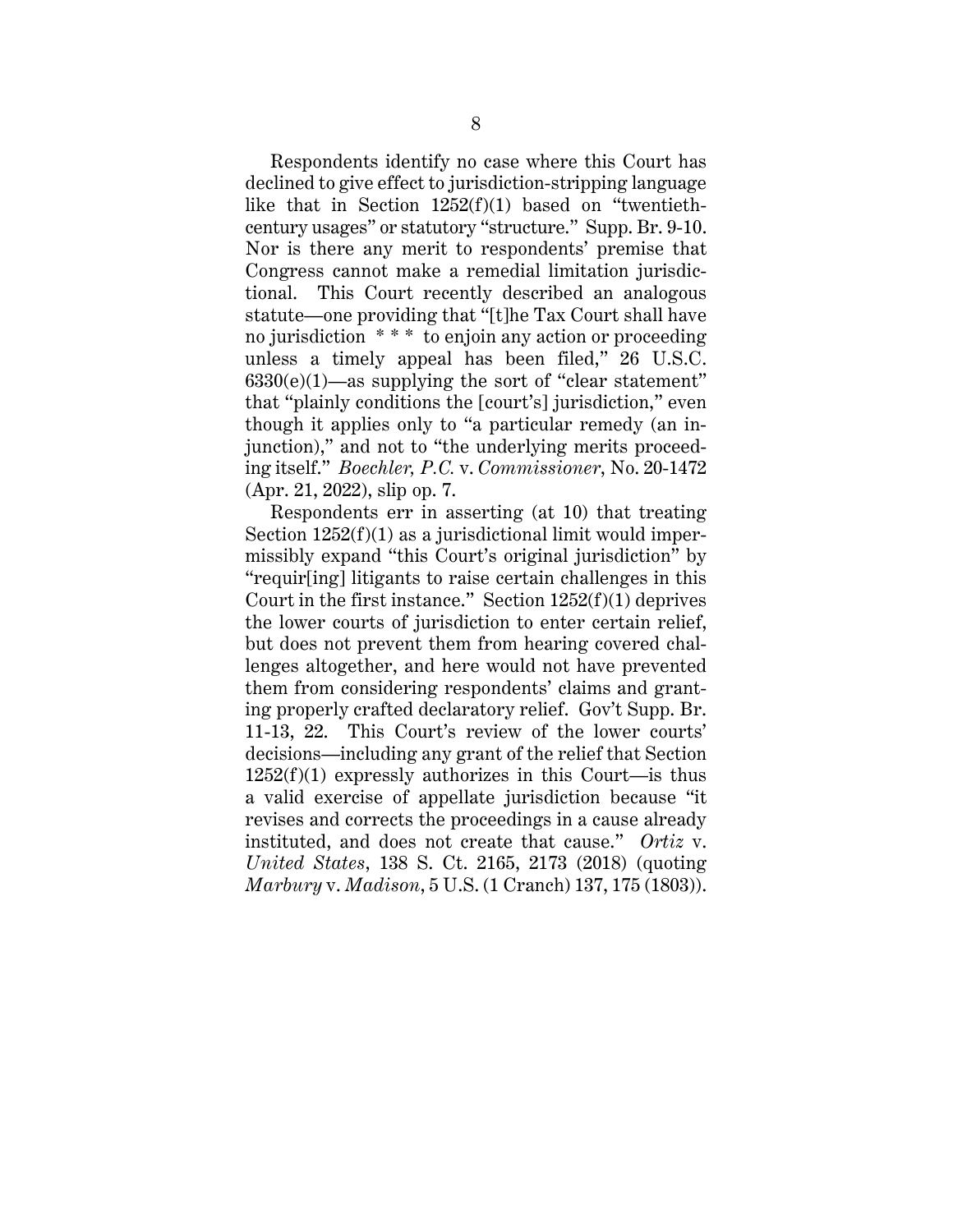B. Respondents next say (at 13-14) that, "[e]ven if" Section  $1252(f)(1)$  is "jurisdictional," it is "best understood as a limitation on the United States' waiver of sovereign immunity," and "sovereign-immunity defenses can be waived." But Section 1252(f)(1) "plainly" imposes a nonforfeitable jurisdictional limit. *Boechler*, slip op. 7. In any event, the United States' sovereign immunity "cannot be waived by officials" conducting litigation. *United States* v. *United States Fid. & Guar. Co.*, 309 U.S. 506, 513 (1940); see *John R. Sand & Gravel Co.* v. *United States*, 552 U.S. 130, 133-134 (2008). Instead, waiver must be "authorized by some act of Congress." *Minnesota* v. *United States*, 305 U.S. 382, 387, 388-389 (1939). Respondents' citations (at 14) are inapposite because they involved *state* sovereign immunity, which a State "may waive at [its] pleasure," including through its officials' litigation conduct. *College Sav. Bank* v. *Florida Prepaid Postsecondary Educ. Expense Bd.*, 527 U.S. 666, 675-676 (1999) (citation omitted).

C. Respondents are further incorrect to assert (at 15) that the government forfeited its Section 1252(f)(1) objection here. This case was unusual: At the time of the petition for a writ of certiorari, the scope of Section 1252(f)(1) was fully briefed in *Aleman Gonzalez*. The government's briefs thus properly noted that this Court's resolution of *Aleman Gonzalez* might establish another error in the injunction here.

Respondents hardly lacked "fair notice" of that argument. Contra Supp. Br. 15. The court of appeals addressed Section 1252(f)(1), and the government raised that provision in its petition and opening brief. By responding on the merits at the certiorari stage, Br. in Opp. 34 n.1, and failing to assert forfeiture then or in their merits brief, respondents have "forfeited [their]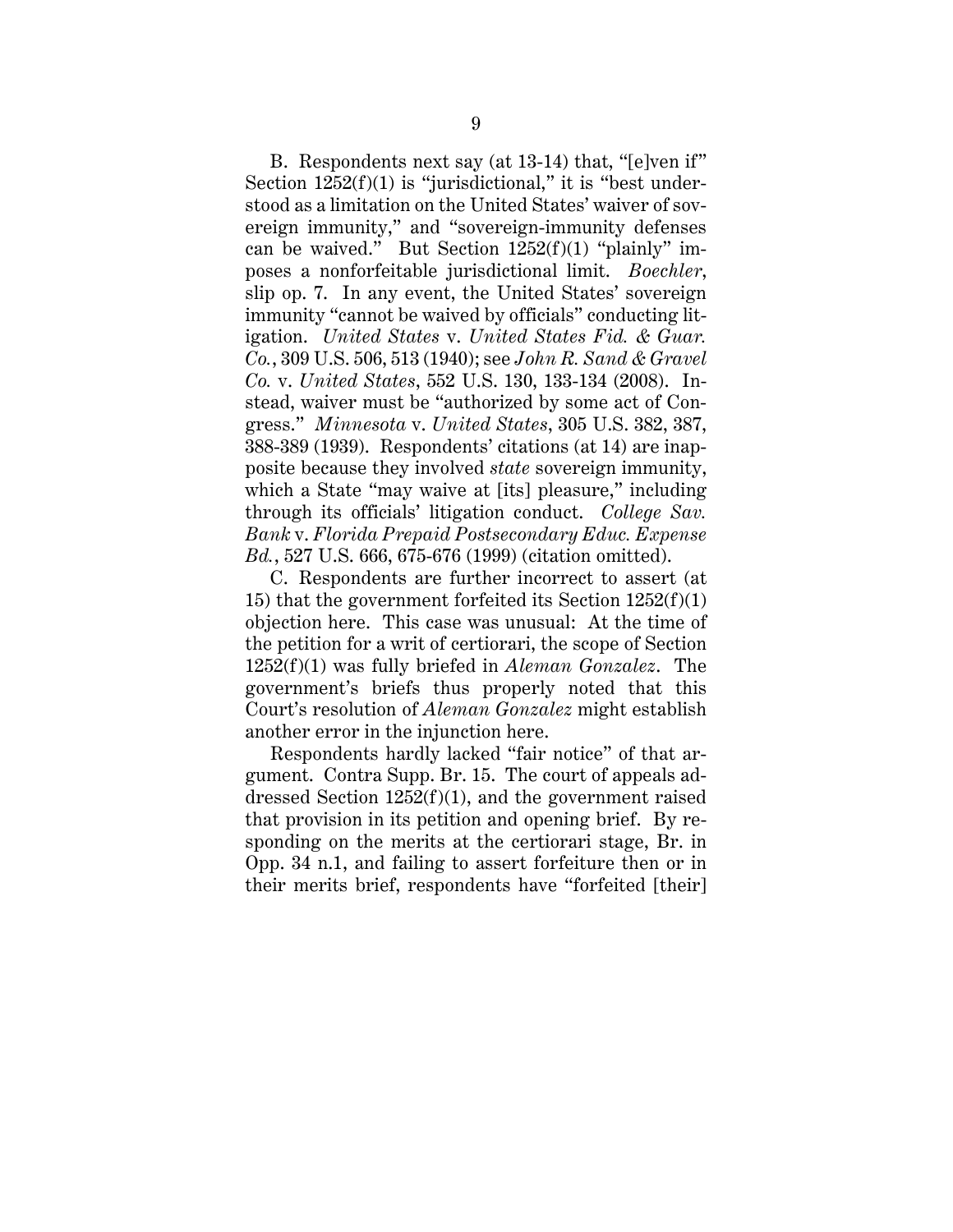forfeiture argument." *Solomon* v. *Vilsack*, 763 F.3d 1, 13 (D.C. Cir. 2014).

## **III. SECTION 1252(f)(1) DOES NOT LIMIT THIS COURT'S JURISDICTION TO DECIDE THE QUESTIONS PRE-SENTED**

The parties agree that Section 1252(f)(1) does not affect this Court's jurisdiction to resolve the questions presented. Gov't Supp. Br. 21-23; Resp. Supp. Br. 16-20. In particular, the parties agree that Section  $1252(f)(1)$ would not have prevented the lower courts from considering respondents' request for declaratory relief, and that it would not preclude this Court from considering whether to grant declaratory relief or an injunction. Gov't Supp. Br. 22; Resp. Supp. Br. 11-12, 19-20. The Court should therefore resolve the questions on which it granted certiorari, regardless of whether Section  $1252(f)(1)$  barred the injunction and vacatur below.

Respondents' suggestion (at 20-23) that the Court dismiss the writ of certiorari as improvidently granted is meritless. Respondents assert that Section  $1252(f)(1)$ creates "antecedent vehicle problems which could prevent this Court from ruling on the merits of the first question presented." Supp. Br. 21; see *id.* at 14-15. That is wrong: Because Section 1252(f)(1) does not constrain this Court, the Court may properly resolve the first question presented even though the district court lacked authority to issue an injunction. Indeed, respondents themselves urge resolution of the merits (at 19-20) in asking the Court to "enter an injunction." And even if Section 1252(f)(1) did somehow complicate consideration of the merits, the correct response would not be to leave the flawed decisions below in place; instead, it would be to vacate those jurisdictionally barred judgments and remand to allow the lower courts to consider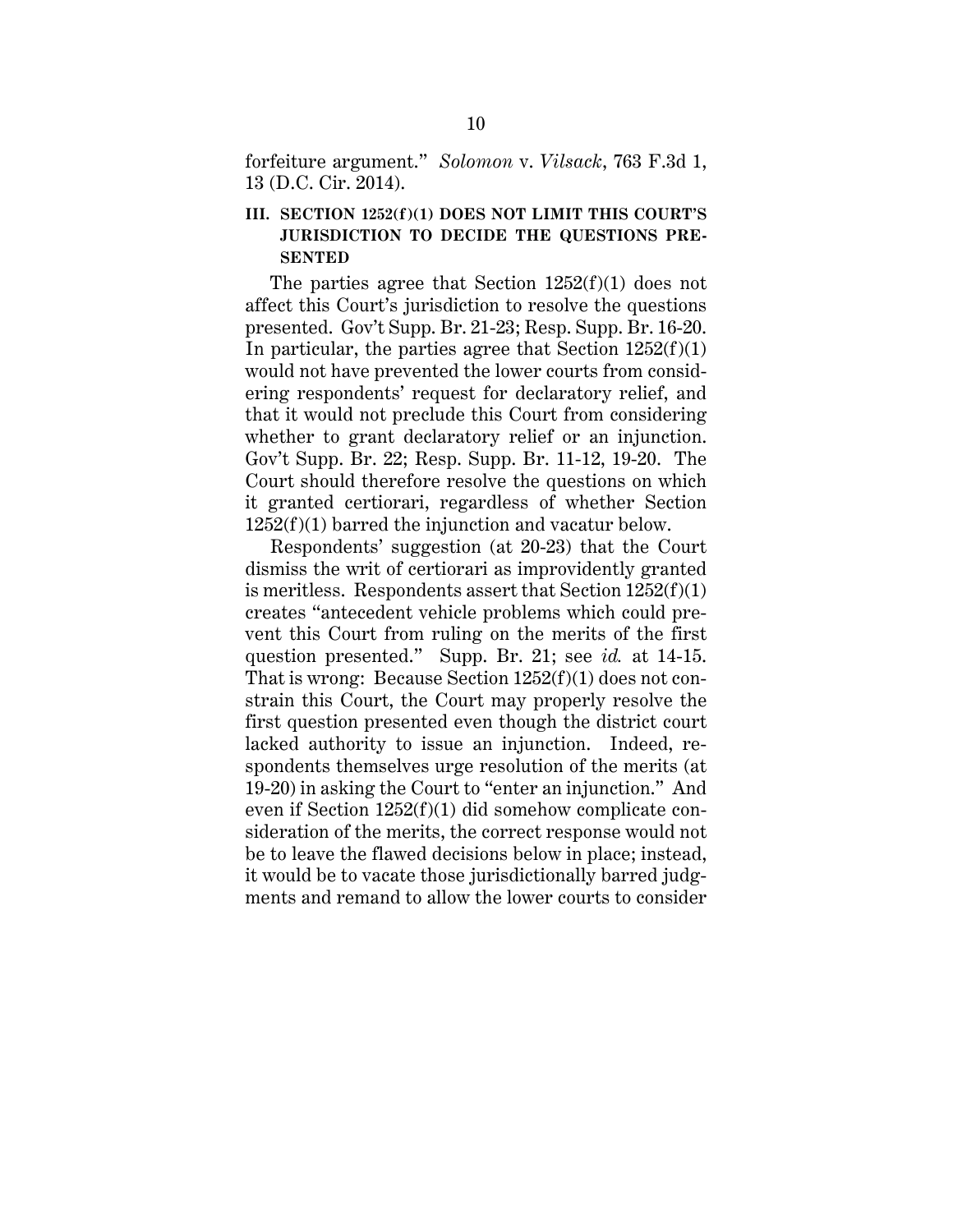the October 2021 decision on a clean slate and with clarity about the limits of their remedial jurisdiction.

As to the second question presented, respondents' request for dismissal has nothing to do with Section  $1252(f)(1)$ . Instead, respondents assert (at 2) that the Court should dismiss because "both parties agreed at oral argument" that the merits of that question "should be addressed first by the district court." That seriously distorts both the government's position and the posture of this case.

The government explained at argument, as it has throughout this case, that the district court should consider in the first instance any claims that the Secretary's October 2021 decision is arbitrary and capricious. 4/26/22 Tr. 67-68; see Cert. Reply Br. 10; Merits Reply Br. 23. The problem is that the district court *cannot* presently consider that issue because the court of appeals has held that the October decision had no legal effect. Under the court of appeals' ruling, DHS's only option would be to "restart its rulemaking process," issue *yet another* decision, and then "attempt to get [Federal Rule of Civil Procedure] 60(b) relief from the district court." Pet. App. 126a n.19; see Cert. Reply Br. 10-11. That is the holding that this Court granted certiorari to review, and only this Court can correct it.

In their brief in opposition, respondents argued (at 16) that "the Fifth Circuit's holding that the October Memoranda had no present 'legal effect' was indisputably correct" and (at 21) that DHS was required to "reconsider" MPP and issue yet another decision if it wished to terminate the program. But respondents' brief on the merits largely abandoned any defense of the court of appeals' reasoning. And respondents now execute an eleventh-hour about-face, contending (at 23)